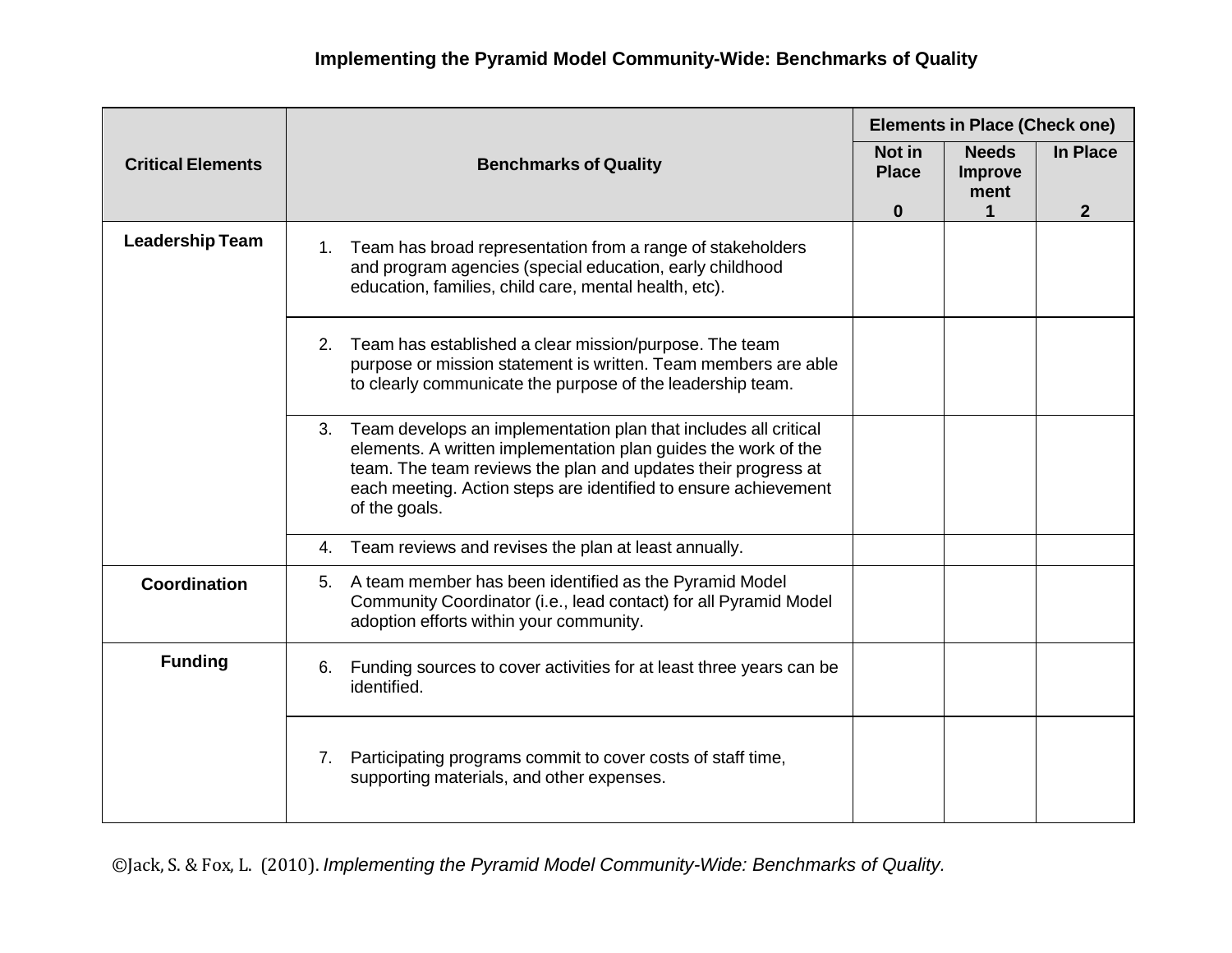|                                                 |                                                                                                                                                                                                                                                                    | <b>Elements in Place (Check one)</b> |                                        |                 |
|-------------------------------------------------|--------------------------------------------------------------------------------------------------------------------------------------------------------------------------------------------------------------------------------------------------------------------|--------------------------------------|----------------------------------------|-----------------|
|                                                 |                                                                                                                                                                                                                                                                    | Not in<br><b>Place</b>               | <b>Needs</b><br><b>Improve</b><br>ment | <b>In Place</b> |
| <b>Communication &amp;</b><br><b>Visibility</b> | Leadership team develops an awareness presentation to recruit<br>8.<br>programs, schools, and childcare centers.                                                                                                                                                   | $\bf{0}$                             | 1                                      | $\mathbf{2}$    |
|                                                 | Dissemination strategies are identified & implemented to ensure<br>9.<br>that stakeholders are kept aware of activities & accomplishments<br>(e.g., website, newsletter, conferences).                                                                             |                                      |                                        |                 |
|                                                 | 10. Leadership team provides update on the process and data on<br>the outcomes to program staff on a regular basis.                                                                                                                                                |                                      |                                        |                 |
| <b>Administrative</b><br><b>Support</b>         | 11. Child social – emotional/behavior is one of the top five goals for<br>the program, coalition, community, or district.                                                                                                                                          |                                      |                                        |                 |
|                                                 | 12. Team has administrative support from the community. Program<br>or district administrators attend meetings and trainings, are<br>active in problem-solving to ensure the success of the initiative,<br>and are visibly supportive of the adoption of the model. |                                      |                                        |                 |
|                                                 | 13. Leadership team reports to the administrative unit(s) at least<br>annually on the activities & outcomes related to child behavior<br>goal(s).                                                                                                                  |                                      |                                        |                 |
|                                                 | 14. PW-Pyramid Model adoption policy statement developed &<br>endorsed.                                                                                                                                                                                            |                                      |                                        |                 |
|                                                 | 15. Participating schools/programs/centers accept requirements to<br>participate (e.g., sign written agreement, MOU etc).                                                                                                                                          |                                      |                                        |                 |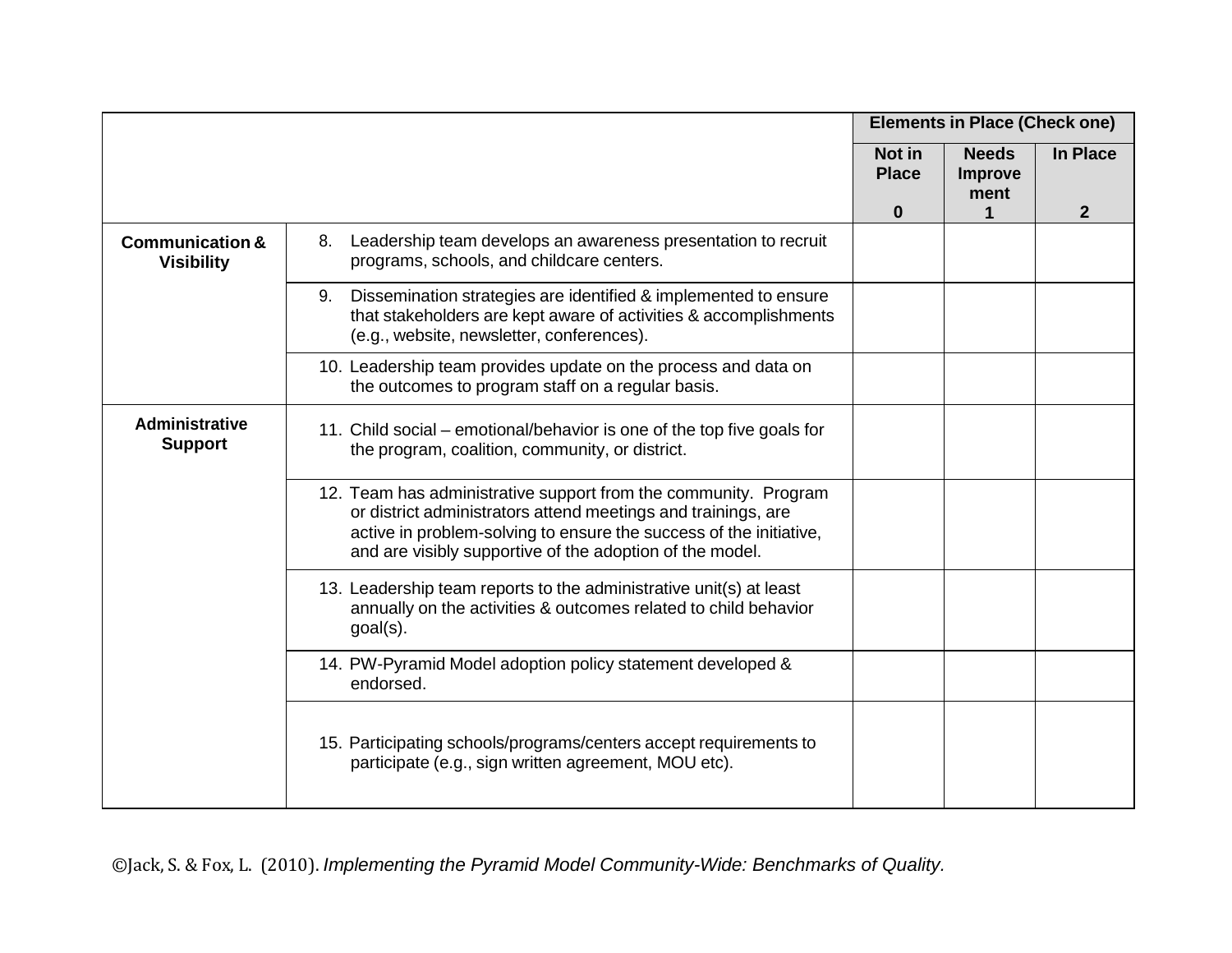|                                    |                                                                                                                                                                                                                                                                                                                                                                                                                 | <b>Elements in Place (Check one)</b> |                                      |                                 |
|------------------------------------|-----------------------------------------------------------------------------------------------------------------------------------------------------------------------------------------------------------------------------------------------------------------------------------------------------------------------------------------------------------------------------------------------------------------|--------------------------------------|--------------------------------------|---------------------------------|
|                                    |                                                                                                                                                                                                                                                                                                                                                                                                                 | Not in<br><b>Place</b><br>$\bf{0}$   | <b>Needs</b><br>Improve<br>ment<br>1 | <b>In Place</b><br>$\mathbf{2}$ |
| Implementation<br><b>Sites</b>     | 16. Team establishes recruitment and acceptance criteria for<br>programs participating in the initiative.                                                                                                                                                                                                                                                                                                       |                                      |                                      |                                 |
|                                    | 17. Community has identified the centers, schools, or programs that<br>can be used as implementation sites.                                                                                                                                                                                                                                                                                                     |                                      |                                      |                                 |
|                                    | 18. Centers, schools or programs are recruited into initiative<br>annually.                                                                                                                                                                                                                                                                                                                                     |                                      |                                      |                                 |
| <b>Family Involvement</b>          | 19. The leadership team has family-systems representation.                                                                                                                                                                                                                                                                                                                                                      |                                      |                                      |                                 |
|                                    | 20. Training opportunities are developed for families.                                                                                                                                                                                                                                                                                                                                                          |                                      |                                      |                                 |
|                                    | 21. Multiple mechanisms for communicating with families about the<br>initiative are developed.                                                                                                                                                                                                                                                                                                                  |                                      |                                      |                                 |
| Professional<br><b>Development</b> | 22. Leadership team has established a network or cadre of trainers<br>to build & sustain program-wide adoption of the Pyramid and<br>Pyramid Model practices.                                                                                                                                                                                                                                                   |                                      |                                      |                                 |
|                                    | 23. Training capacity includes providing ongoing training<br>opportunities for training practitioners (Pyramid Model practices),<br>training coaches who work directly with practitioners in the<br>implementation of practices, training behavior specialists who<br>can guide the tertiary behavior support process, and training<br>program-wide leadership teams in the adoption/implementation<br>process. |                                      |                                      |                                 |
|                                    | 24. Opportunities for refresher trainings for existing teams and<br>networking with peers are established.                                                                                                                                                                                                                                                                                                      |                                      |                                      |                                 |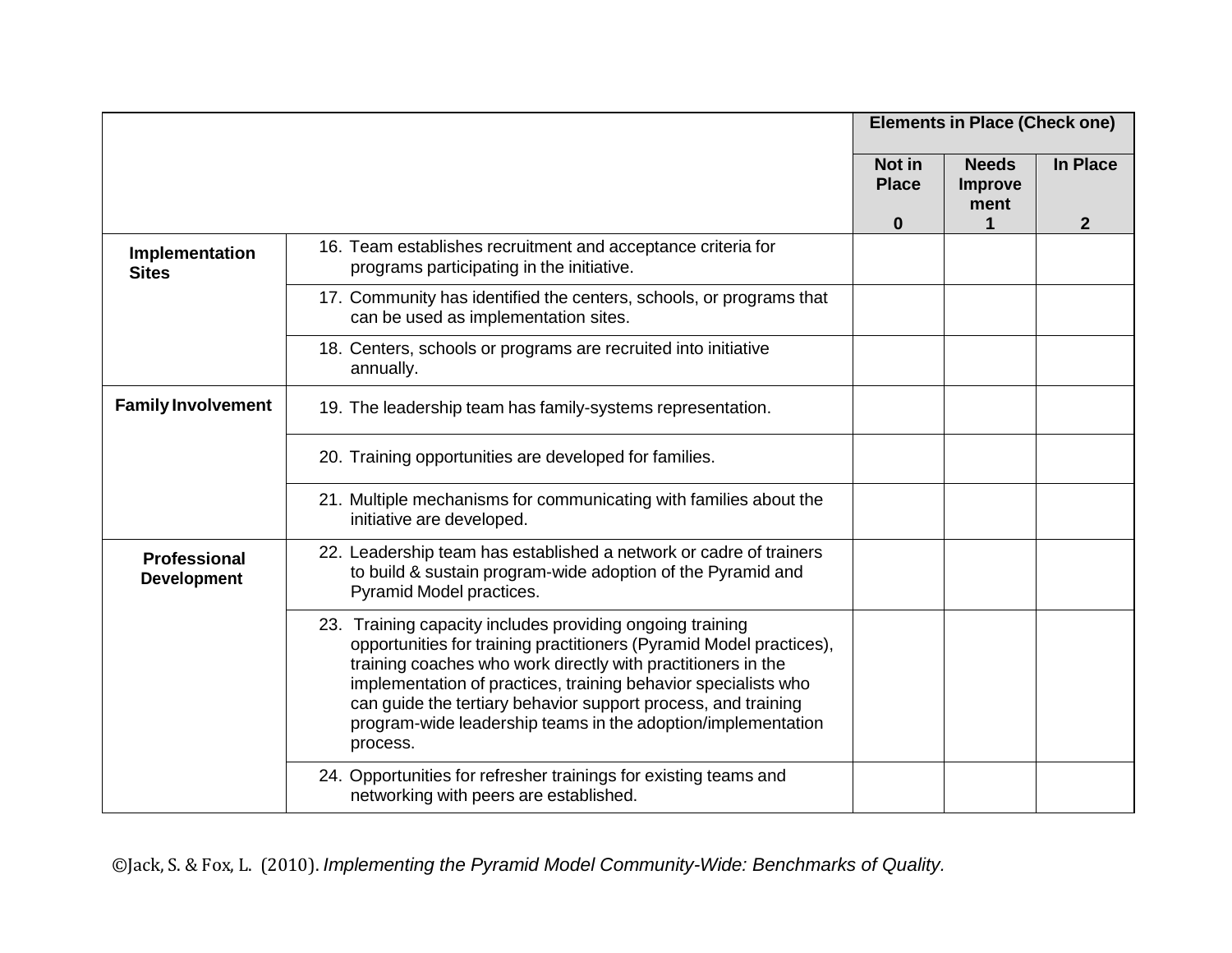|                                                              |                                                                                                                                                                                                                                                                               | <b>Elements in Place (Check one)</b> |                                        |              |
|--------------------------------------------------------------|-------------------------------------------------------------------------------------------------------------------------------------------------------------------------------------------------------------------------------------------------------------------------------|--------------------------------------|----------------------------------------|--------------|
|                                                              |                                                                                                                                                                                                                                                                               | Not in<br><b>Place</b>               | <b>Needs</b><br><b>Improve</b><br>ment | In Place     |
|                                                              |                                                                                                                                                                                                                                                                               | $\bf{0}$                             | $\mathbf 1$                            | $\mathbf{2}$ |
| <b>Ongoing Support</b><br>and Technical<br><b>Assistance</b> | 25. A plan for providing ongoing, onsite technical assistance on the<br>adoption of the Pyramid Model is developed and implemented.                                                                                                                                           |                                      |                                        |              |
|                                                              | 26. Mentor/coaches to facilitate program-wide adoption of the<br>Pyramid Model are identified and trained.                                                                                                                                                                    |                                      |                                        |              |
|                                                              | 27. A mentor/coach is available to meet at least monthly with each<br>emerging program team (emerging teams are teams that have<br>not met the implementation criteria), and at least quarterly with<br>established teams.                                                    |                                      |                                        |              |
|                                                              | 28. Leadership team identifies staff or resources to support the<br>development of behavior support plans for persistent challenging<br>behavior.                                                                                                                             |                                      |                                        |              |
| <b>Evaluation</b>                                            | 29. Leadership team has developed evaluation process for<br>assessing a) extent to which teams are implementing program-<br>wide adoption, b) impact of program-wide adoption on child<br>outcomes, & c) extent to which the leadership team's action plan<br>is implemented. |                                      |                                        |              |
|                                                              | 30. Program-based information systems (e.g., data collection tools &<br>evaluation processes) are in place.                                                                                                                                                                   |                                      |                                        |              |
|                                                              | 31. Process is identified for participating programs to enter and<br>summarize data.                                                                                                                                                                                          |                                      |                                        |              |
|                                                              | 32. Action plan is updated/revised as needed based on the ongoing<br>data-based outcomes.                                                                                                                                                                                     |                                      |                                        |              |
|                                                              | 33. Team provides dissemination, celebration & acknowledgement of<br>outcomes & accomplishments at least quarterly.                                                                                                                                                           |                                      |                                        |              |